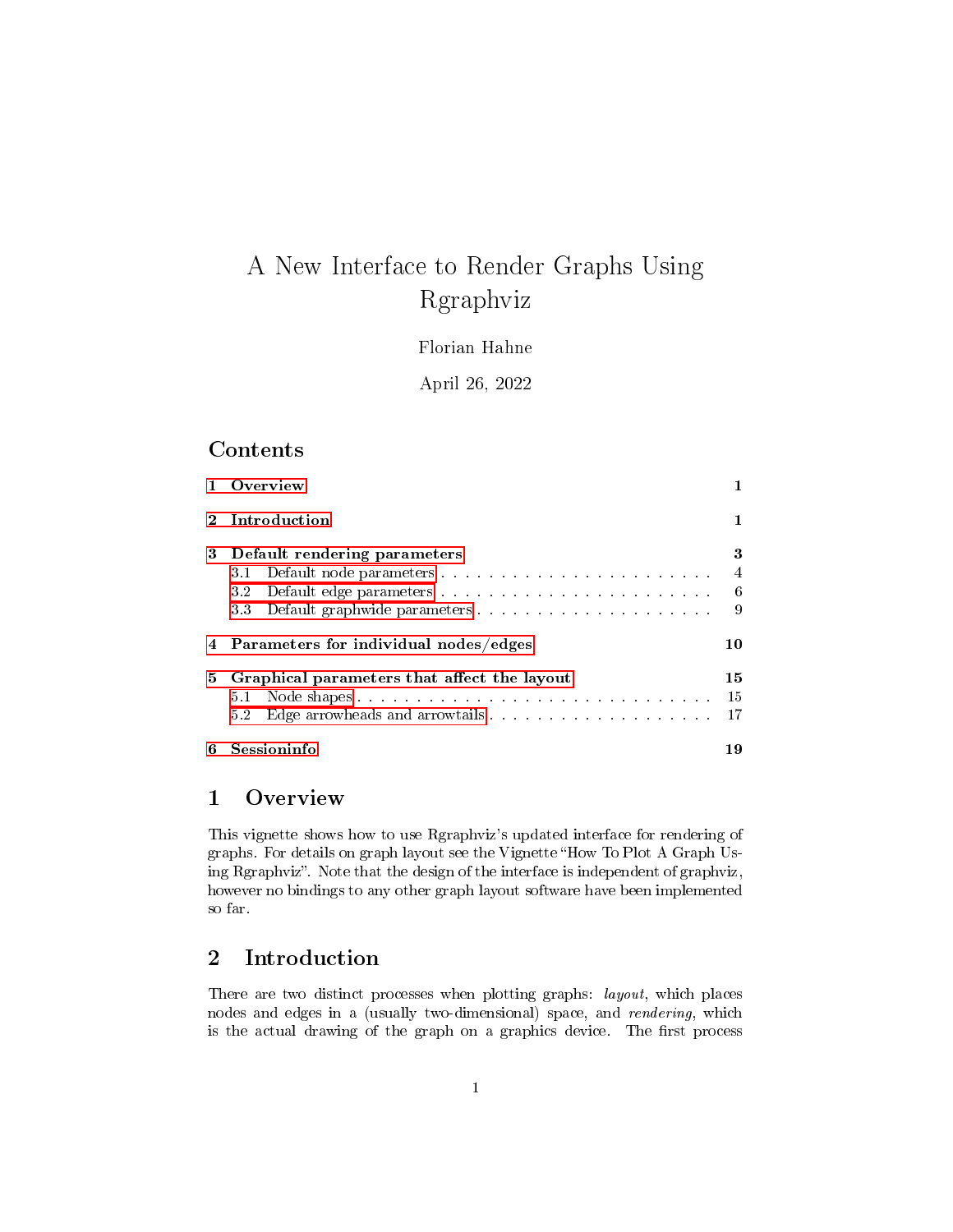is typically the more computationally expensive one and relies on sophisticated algorithms that arrange the graph's components based on different criteria. The arrangement of the nodes and edges depends on various parameters such as the desired node size, which again may be a function of the size of the node labels. Rendering of a graph is often subject to frequent changes and adaptions, and it makes sense to separate the two processes in the software implementation. It is also important to realize that the process of getting a good layout is iterative, and using default parameter settings seldom yields good plots.

The code available for doing graph layout in Bioconductor is based mainly on the Graphviz project and the Boost graph library. However, because the rendering of a graph is separated from the layout, one can use other graph layout algorithms, as long as the requirements of the rendering interface are met.

In the process of laying out a graph some amount of information is generated, mostly regarding the locations and dimensions of nodes on a two-dimensional plane and the trajectories of the edges. Bioconductor graph objects now contain a slot renderInfo to hold this information. The typical workflow of a graph layout is to pass a graph object to the layout function, which returns another graph object containing all the necessary information for subsequent rendering. The process of calling a layout algorithm is encapsulated in the layoutGraph function. Calling this function without any further arguments will result in using one of the *Graphviz* layout algorithms via the the *Raraphviz* package. We assume a knowledge of graph layout and the available Graphviz options in the remainder of this Vignette and will mostly deal with the rendering part, here.

The rendering of a graph relies solely on  $R$ 's internal plotting capabilities. As for all other plotting functions in  $R$ , many parameters controlling the graphical output can be tuned. However, because there are several parts of a graph one might want to modify (e.g., nodes, edges, captions), setting the graphical parameters is slightly more complex than for other plots. We have established a hierarchy to set global defaults, graph-specific parameters, and settings that apply only to individual rendering operations.

To demonstrate the new rendering interface we first generate a graph using the graph package and lay it out using the default Graphviz dot layout.

```
> library("Rgraphviz")
> set. seed (123)
> V <- letters[1:10]
> M < -1:4> g1 \leq randomGraph(V, M, 0.2)
> g1 <- layoutGraph(g1)
> renderGraph(g1)
```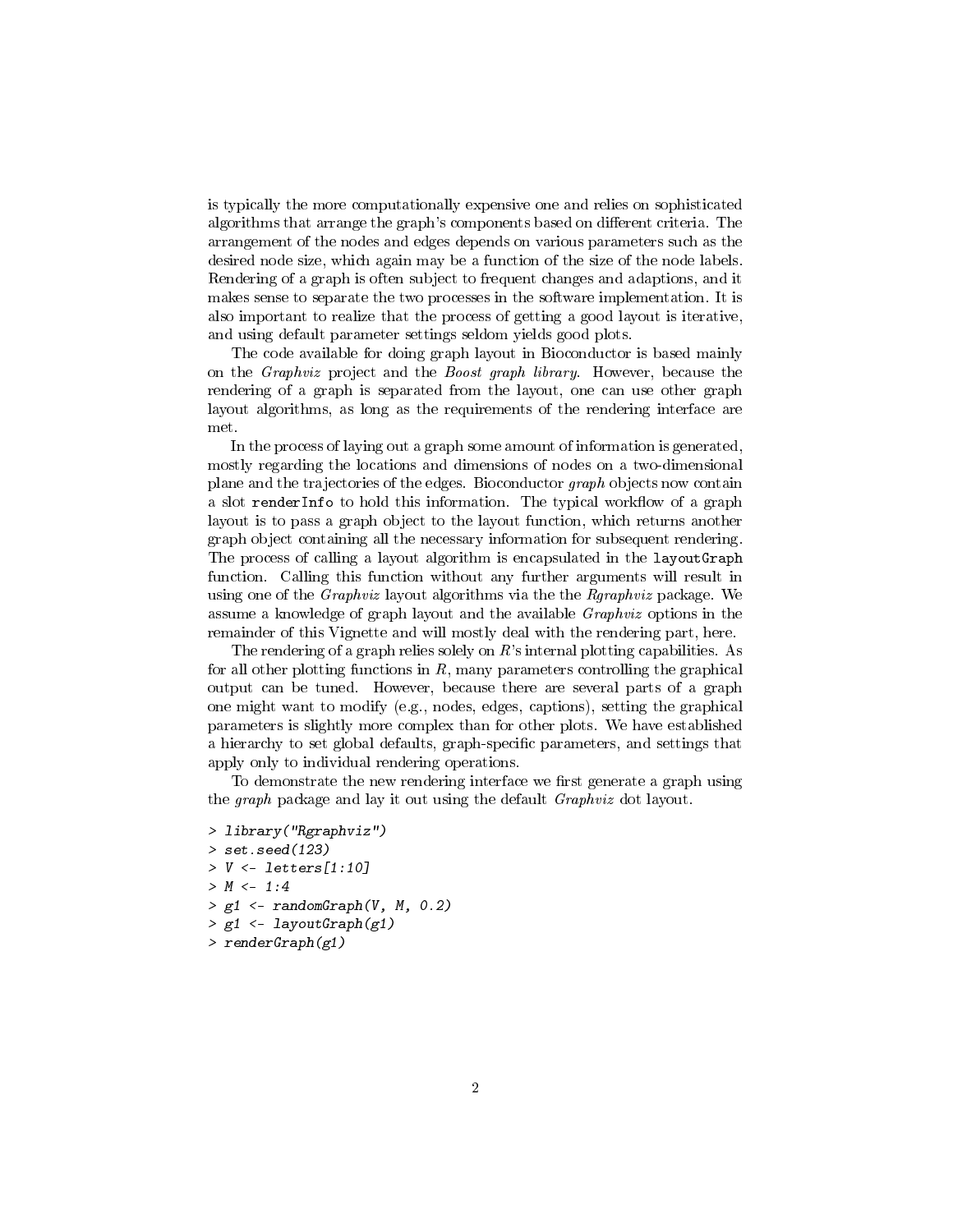

### <span id="page-2-0"></span>3 Default rendering parameters

There is a hierarchy to set rendering parameters for a graph. The levels of this hierarchy are

- 1. The session: These are the defaults that will be used for a parameter if not set somewhere further down the hierarchy. You can change the session defaults at any time using the function graph.par.
- 2. Rendering operation: Defaults can be set for a single rendering operation, that is, for a single call to renderGraph using its graph.pars argument.
- 3. Individual nodes or edges: Parameters for individual nodes or edges in a graph object can be set using the nodeRenderInfo and edgeRenderInfo functions.

Note that all parameters set in renderGraph's graph.pars argument are transient, whereas setting session-wide parameters will affect all subsequent rendering operations. Setting parameters via the nodeRenderInfo and edgeRenderInfo functions affects the individual graph objects, and these changes will obviously be retained in all subsequent layout or rendering operations of that particular graph.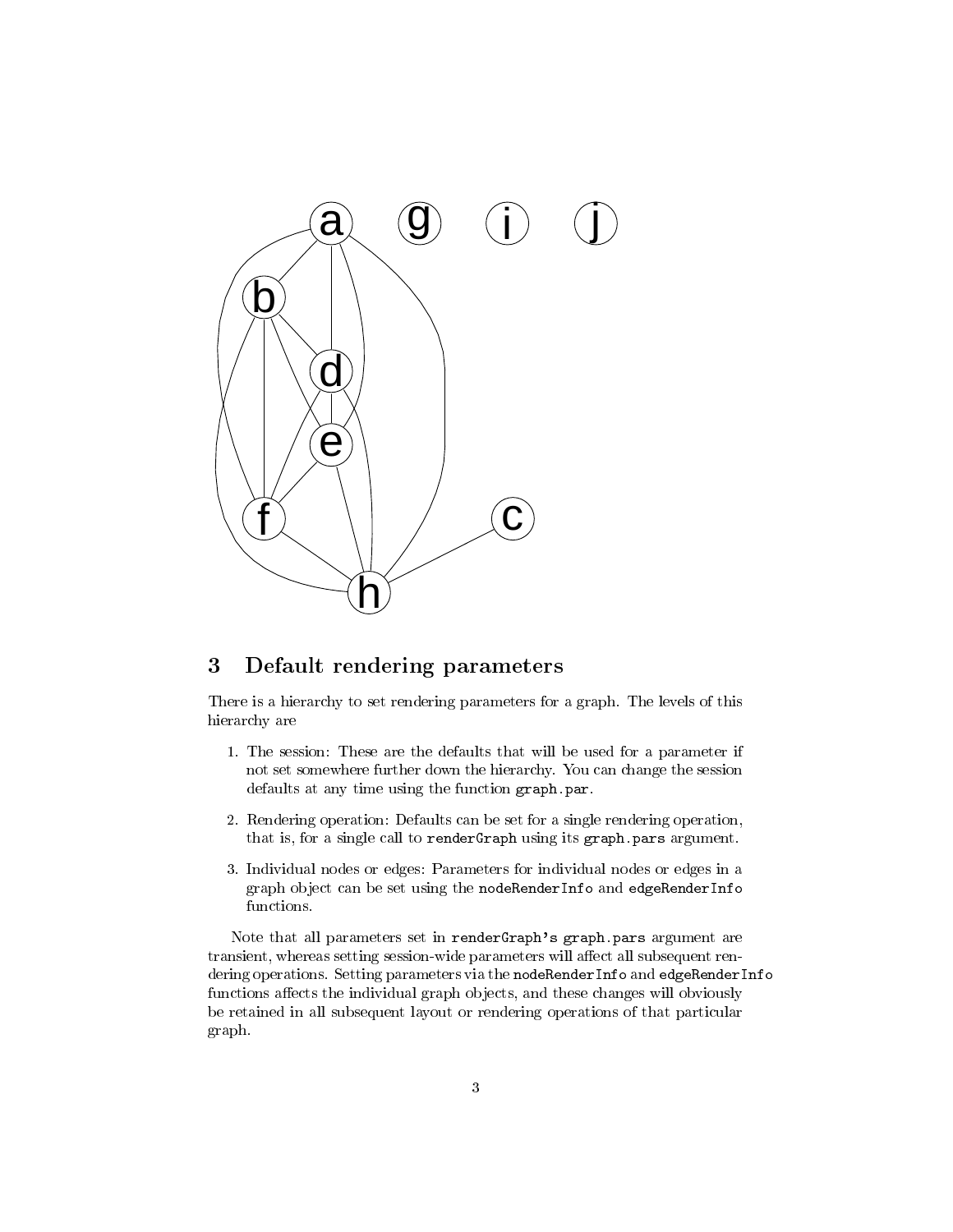#### <span id="page-3-0"></span>3.1 Default node parameters

We now use our example graph to further explore these options. Let's start with the nodes: We want to fill all our nodes with a gray color and use a red color for the node names. Since this should be applied to all nodes, we set a global rendering parameter using graph.par:

> graph.par(list(nodes=list(fill="lightgray", textCol="red")))

 $>$  renderGraph( $g1$ )



Setting a session-wide parameter has side-effects for all subsequent rendering operations, and we will soon see how to archive the same setting using the nodeRenderInfo function.

Note that graph.par takes as single argument a list of rendering parameters. There are three different types of parameters the user might want to set: nodewide parameters, edgewide parameters and parameters that control features of the whole graph. Accordingly, the parameters list passed to graph.par may contain the list items nodes, edges and graph. Each of these list items can again be a list of available plotting parameters. In our example, the parameters are fill and textCol. All currently available node parameters are:

- col: the color of the line drawn as node border. Defaults to black.
- lty: the type of the line drawn as node border. Defaults to solid. Valid values are the same as for the R's base graphic parameter lty.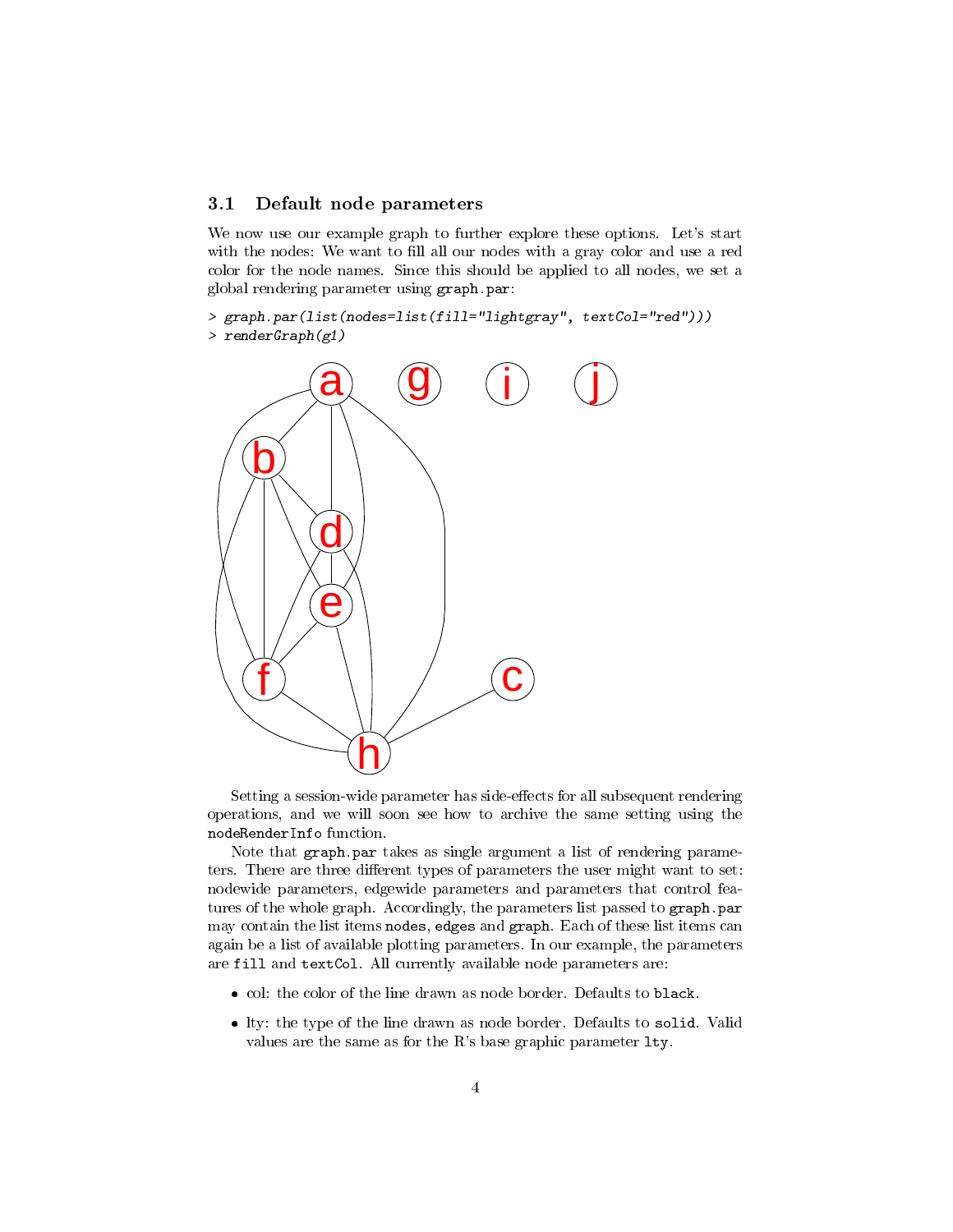- lwd: the width of the line drawn as node border. Defaults to 1.Note that the underlying low level plotting functions do not support vectorized lwd values. Instead, only the first item of the vector will be used.
- fill: the color used to fill a node. Defaults to transparent.
- textCol:the font color used for the node labels. Defaults to black.
- fontsize: the font size for the node labels in points. Defaults to 14. Note that the fontsize will be automatically adjusted to make sure that all labels fit their respective nodes. You may want to increase the node size by supplying the appropriate layout parameters to Graphviz in order to allow for larger fontsizes.
- cex: Expansion factor to further control the fontsize. As default, this parameter is not set, in which case the fontsize will be clipped to the node size. This mainly exists to for consistency with the base graphic parameters and to override the clipping of fontsize to nodesize.
- shape: This is not really a graphical parameter. See Section [5](#page-14-0) for details.

In the next code chunk we set the defaults for all remaining node parameters:

> graph.par(list(nodes=list(col="darkgreen", lty="dotted", lwd=2, fontsize=6))) > renderGraph(g1)

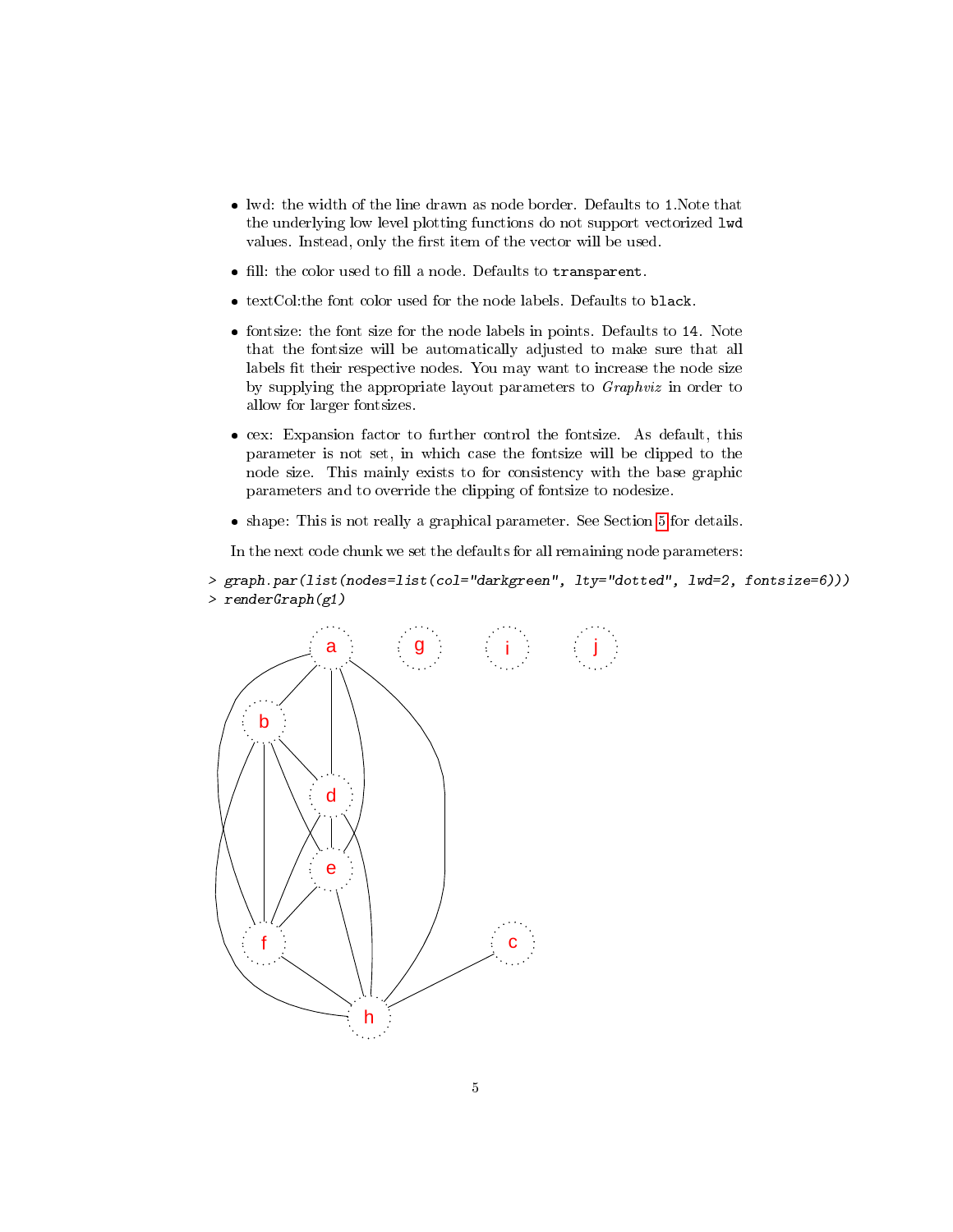Similar to  $R$ 's base par function, the original values of a modified paramter are returned by graph.par and you may want to assign them to an object in order to later revert your changes.

A useful feature when plotting graphs is to control the shape of the nodes. However, shapes have an impact on the ideal location of nodes and, even more so, the edges between them. Hence, the layout algorithm needs to be re-run whenever there are changes in node shapes. In Section [5](#page-14-0) we will learn how to control node shapes and also some features of the edges.

#### <span id="page-5-0"></span>3.2 Default edge parameters

Now, let's take a look at the parameters that control the appearence of edges. They are:

- col: the color of the edge line. Defaults to black.
- lty: the type of the edge line. Defaults to solid. Valid values are the same as for the R's base graphic parameter 1ty.
- lwd: the width of the edge line. Defaults to 1.
- textCol:the font color used for the edge labels. Defaults to black.
- fontsize: the font size for the edge labels in points. Defaults to 14.
- cex: Expansion factor to further control the fontsize. This mainly exists to be consistent with the base graphic parameters.
- arrowhead, arrowtail Again, not really a plotting parameter. Section [5](#page-14-0) provides details.

First, we set some attributes that control the edge lines.

```
> graph.par(list(edges=list(col="lightblue", lty="dashed", lwd=3)))
> renderGraph(g1)
```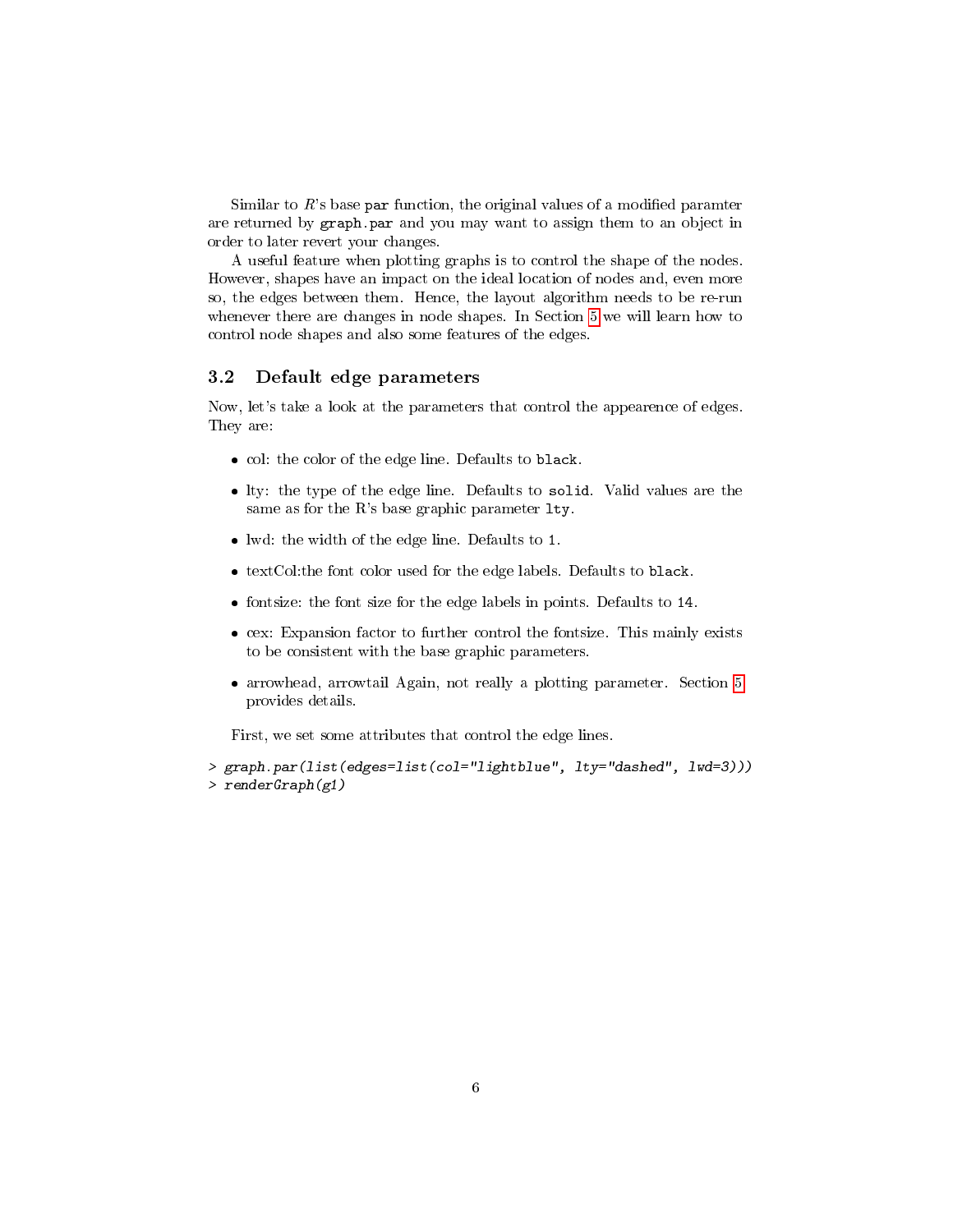

In order to show the effects of the edge label parameters, we first have to add such labels. layoutGraph will pass them on to Graphviz when they are specified as edgeAttrs:

```
> labels <- edgeNames(g1)
> names(labels) <- labels
```
- > g1 <- layoutGraph(g1, edgeAttrs=list(label=labels))
- > renderGraph(g1)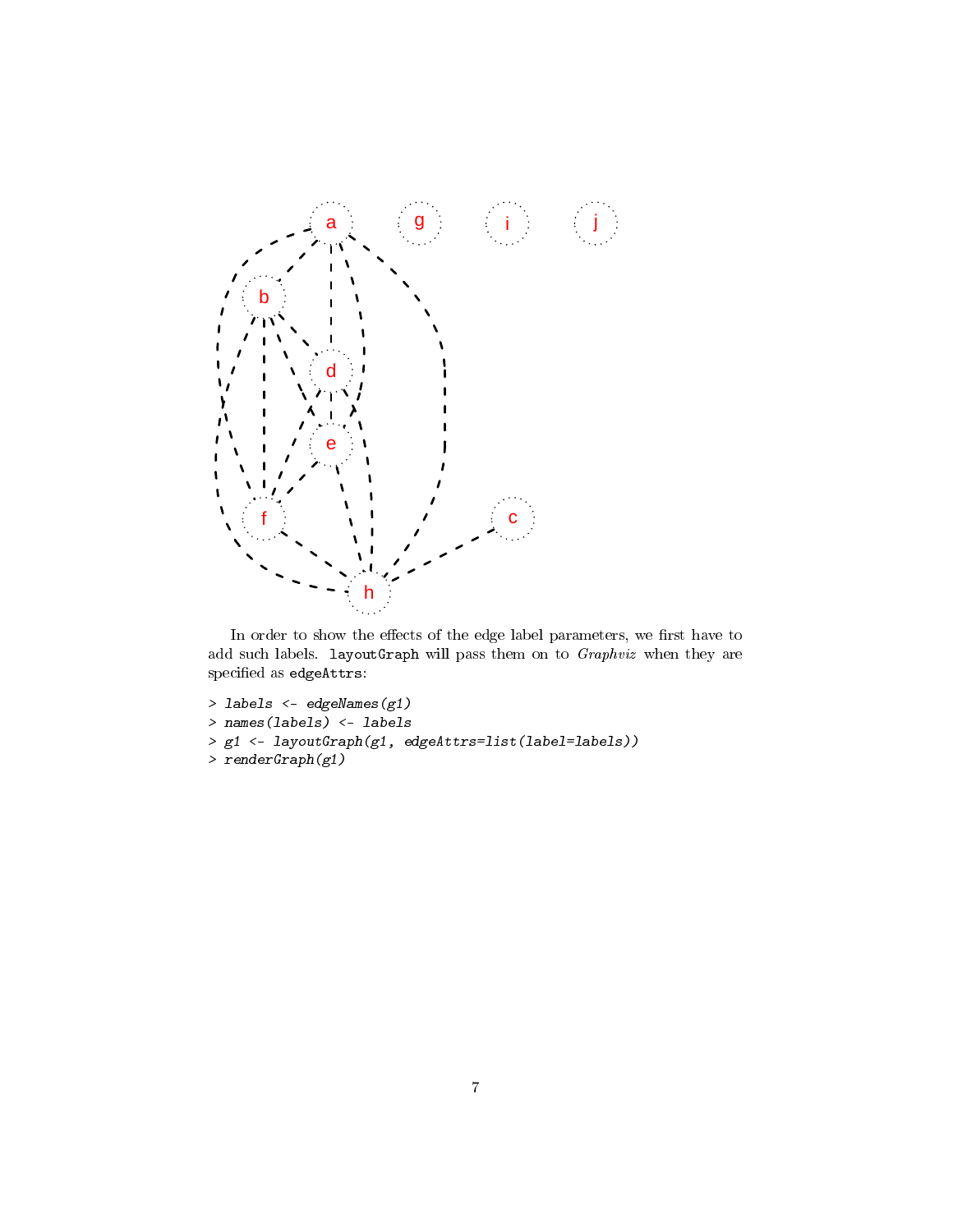

Now we can start tweaking them:

- > graph.par(list(edges=list(fontsize=18, textCol="darkred")))
- > renderGraph(g1)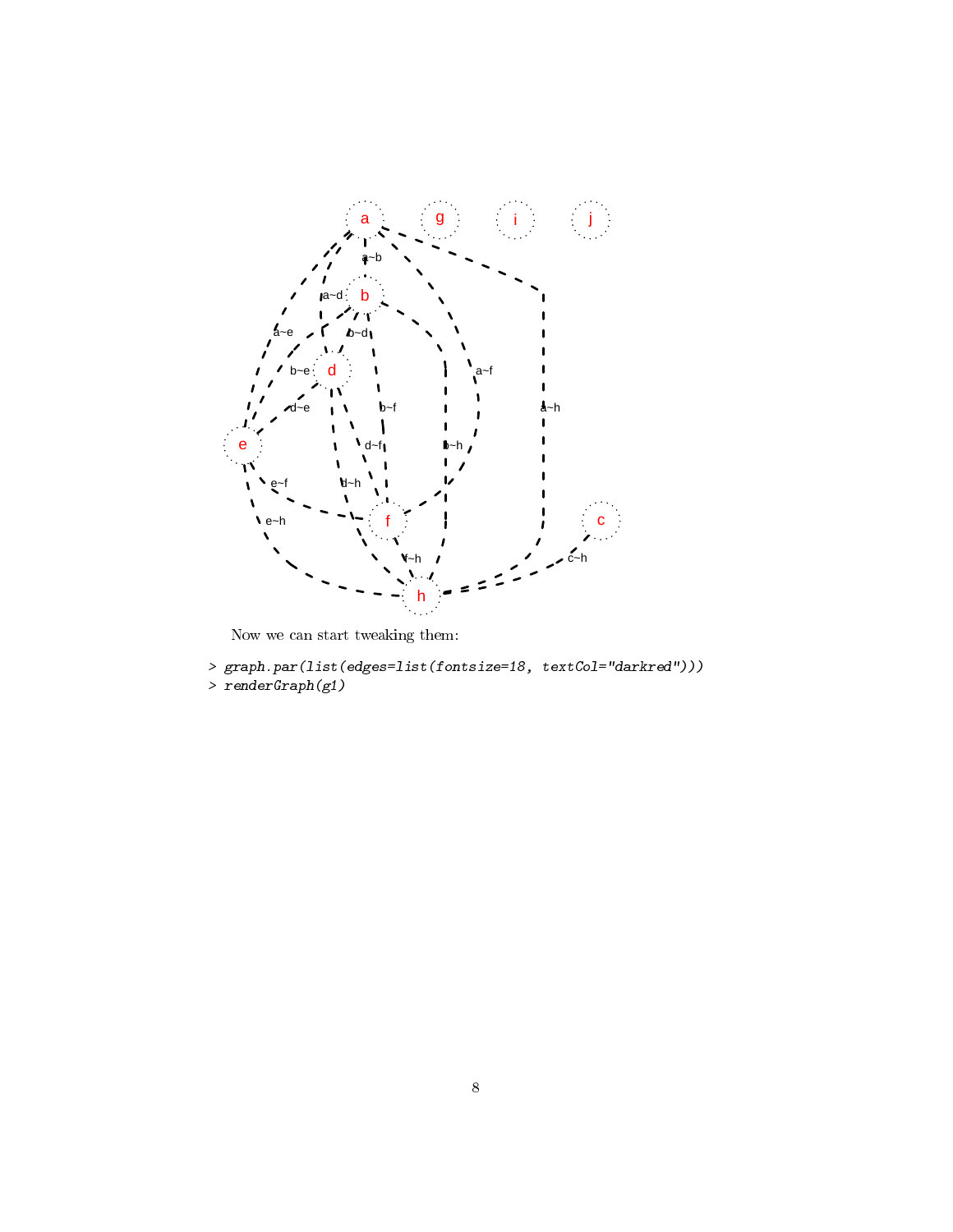

#### <span id="page-8-0"></span>3.3 Default graphwide parameters

Some features of a graph are not really attributes of either nodes or edges. They can be controlled through the graphwide rendering parameters:

- main: text that is plotted as the main title. Unless set explicitely, no title will be plotted.
- sub: text that is plotted as subtitle at the bottom of the graph. Unless set explicitely, no subtitle will be plotted.
- col.main: the font color used for the title. Defaults to black.
- $\bullet\,$ cex.main: Expansion factor for the fontsize used for the title. Defaults to 1.2
- col.sub: the font color used for the subtitle. Defaults to black.
- cex.sub: Expansion factor for the fontsize used for the subtitle. Defaults to 1

Here, we add both a title and a subtitle to the plot.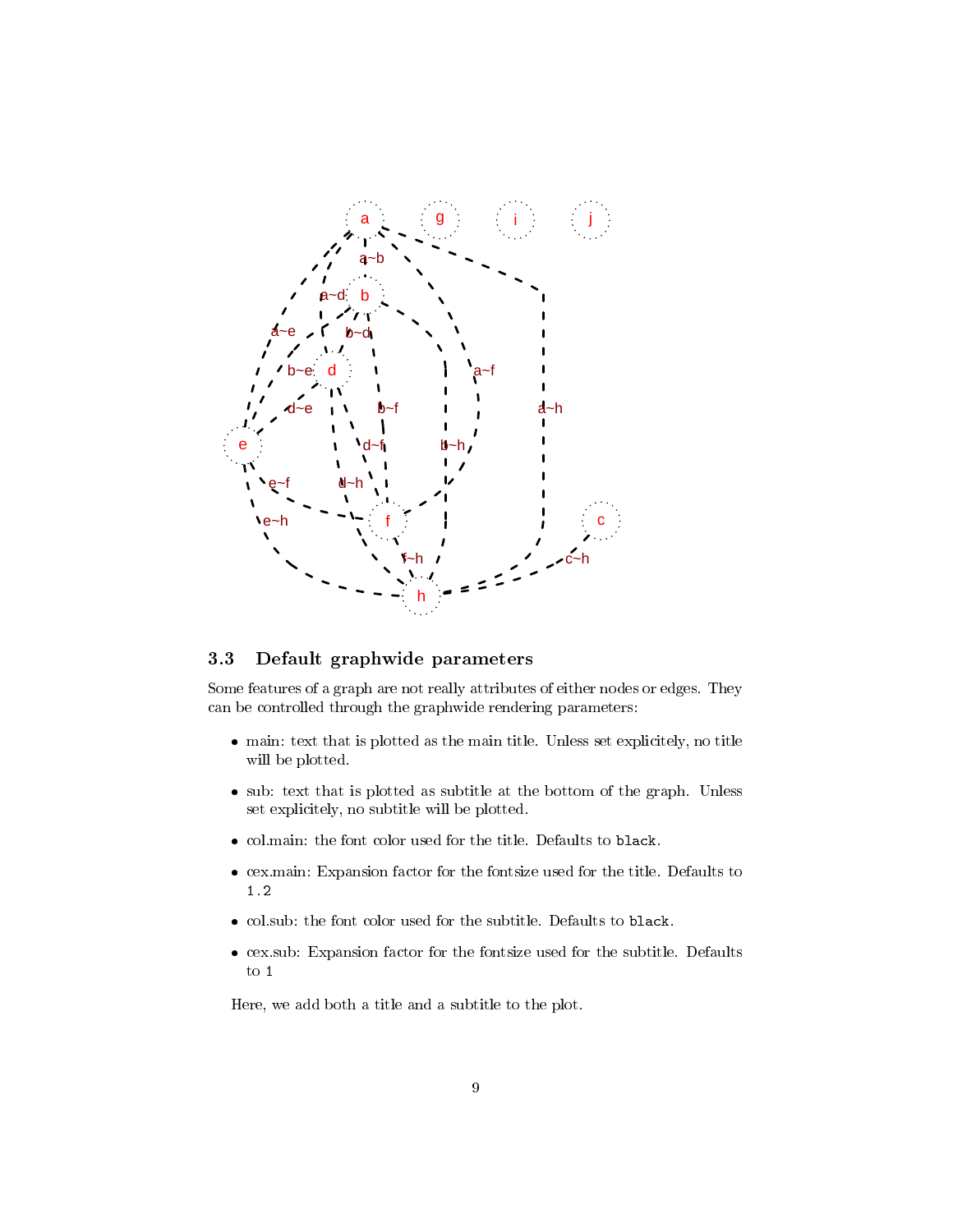```
> graph.par(list(graph=list(main="A main title...",
                 sub="... and a subtitle", cex.main=1.8,
                 cex.sub=1.4, col.sub="gray"))
> renderGraph(g1)
```


Of course we could set all graph-, node-, and edgewide parameters in one single call to graph.par. Instead of defining global settings with graph.par we could also provide a list with the same structure to renderGraph through its graph.pars argument. Those will only be applied in the respective rendering operation, whereas options set using the function graph.par are retained throughout the whole  $R$  session.

### <span id="page-9-0"></span>4 Parameters for individual nodes/edges

In many cases we don't want to globally change certain parameters for all nodes or edges, but rather do this selectively to highlight individual nodes/edges or subsets thereof. To this end, parameters for individual nodes and edges can be set using the nodeRenderInfo and edgeRenderInfo functions. Both nodeRenderInfo and edgeRenderInfo are replacement functions that operate directly on the *graph* object. For completeness, graphRenderInfo is the function that can be used to control the graph-wide attributes (like captions and subtitles). When you change a parameter in the *graph* object this will be car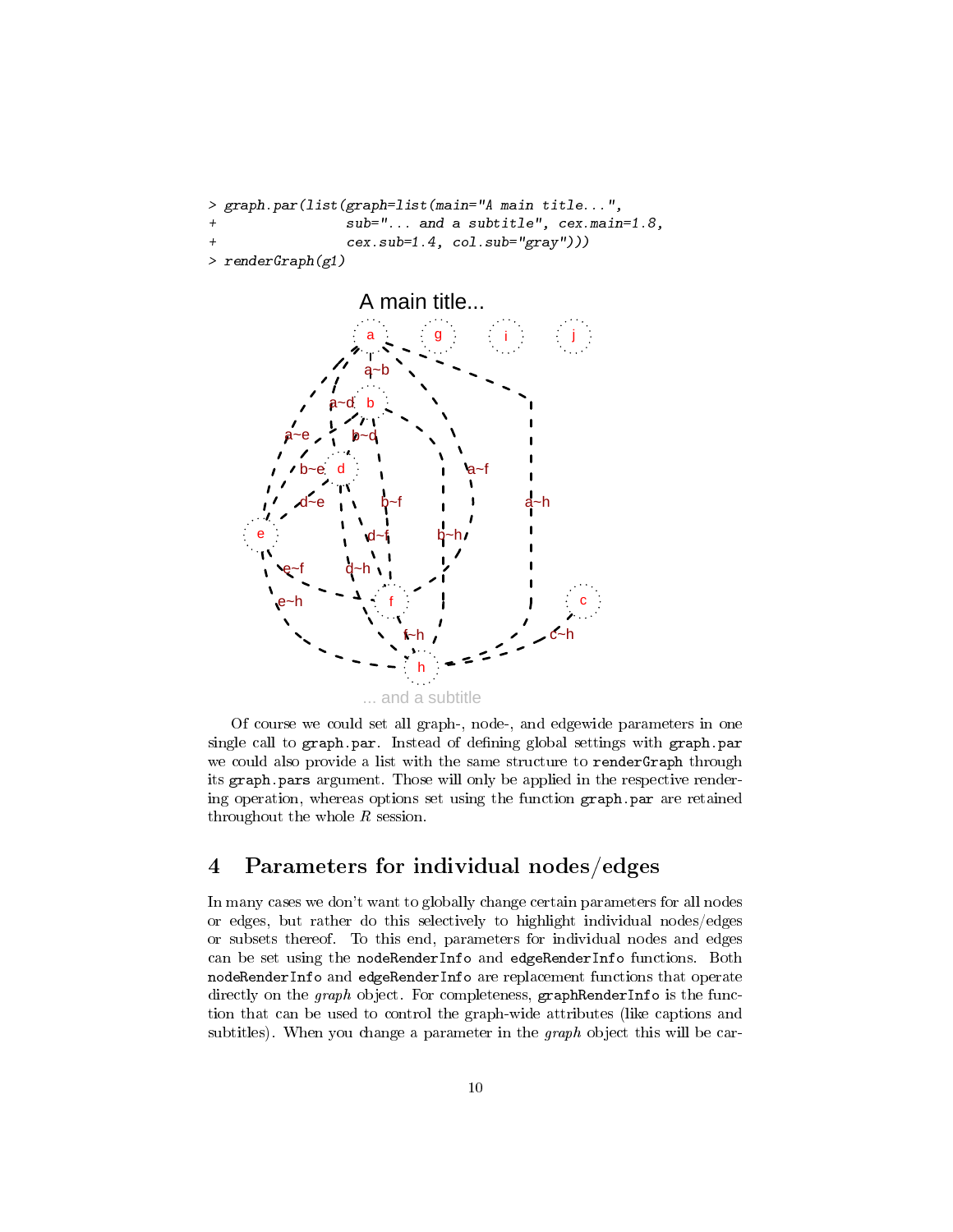ried on across all further rendering and layout operations. The settings made by edgeRenderInfo and nodeRenderInfo take precedence over all other default settings.

The parameters to be set have to be given as named lists, where each list item can contain named vectors for certain options. For example, the following code sets the fill color of nodes a and b to yellow.

> nodeRenderInfo(g1) <- list(fill=c(a="lightyellow", b="lightyellow"))  $>$  renderGraph( $g1$ )



The names of the vectors have to match the node or edge names of the graph. Node names are straightforward (the result of calling the function nodes on a graph object), however edge names are made up of the names of the connected nodes separated by  $\tilde{\phantom{a}}$ , the tilde symbol. An edge between nodes a and b would be named a<sup> $\sim$ </sup>b. For a directed graph a $\sim$ b is the edge fom a to b, and b $\sim$ a is the edge from b to a. For undirected graphs the two are equivalent. edgeNames returns the names of all edges in a graph. The following code changes the line type of the edges between nodes b and f and nodes b and h to solid and their line color to orange.

```
> edgeRenderInfo(g1) <- list(lty=c("b~f"="solid", "b~h"="solid"),
                                    col=c("b~\tilde{\phantom{a}}r="orange", "b~\tilde{\phantom{a}}h"="orange"))> renderGraph(g1)
```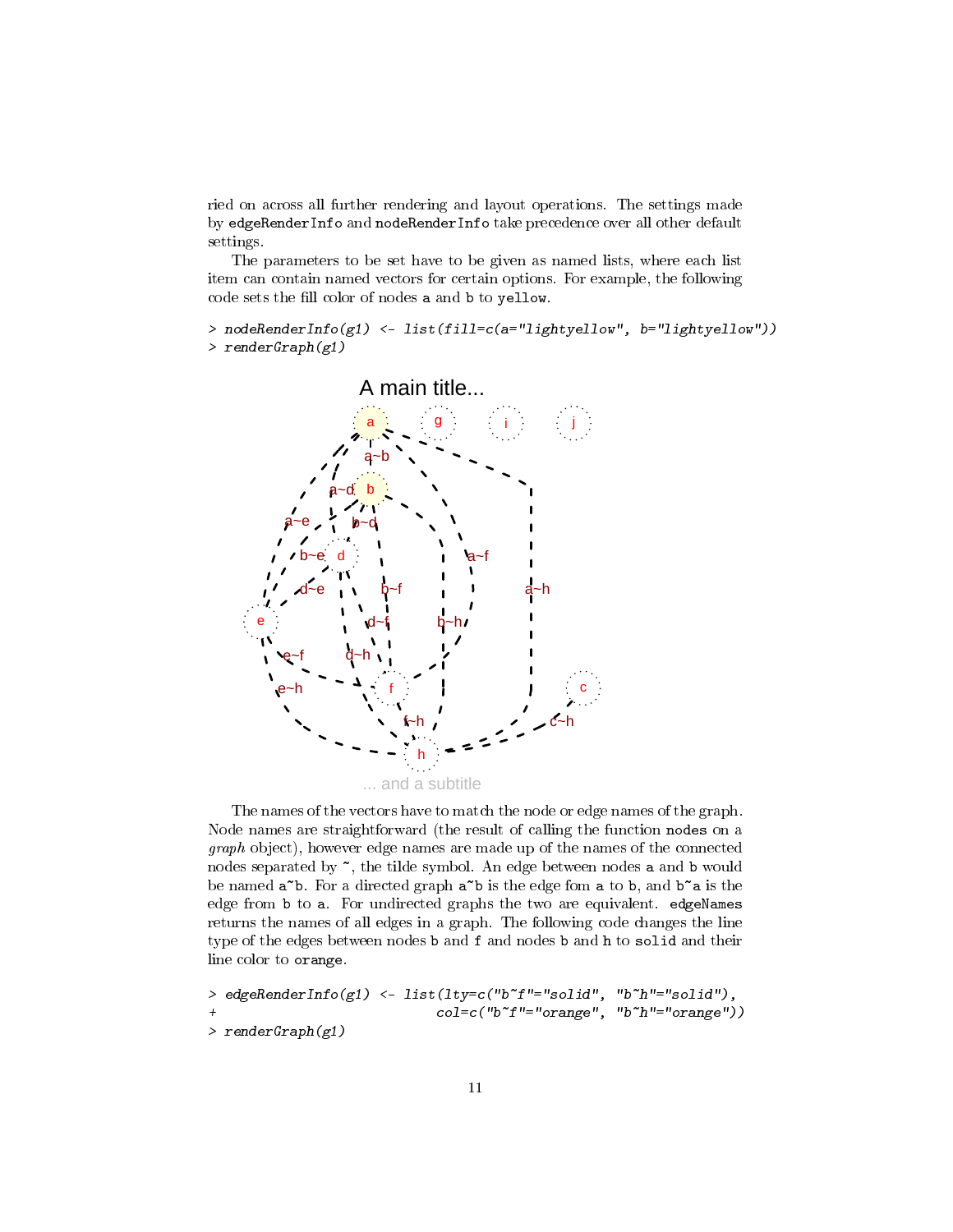

Changes in the rendering of specific nodes or edges is often motivated by certain classes or features they represent and we don't want to set this manually but rather use a programmatic approach:

> baseNodes <- letters[1:4] > fill <- rep("lightblue", length(baseNodes)) > names(fill) <- baseNodes  $>$  nodeRenderInfo(g1) <- list(fill=fill) > renderGraph(g1)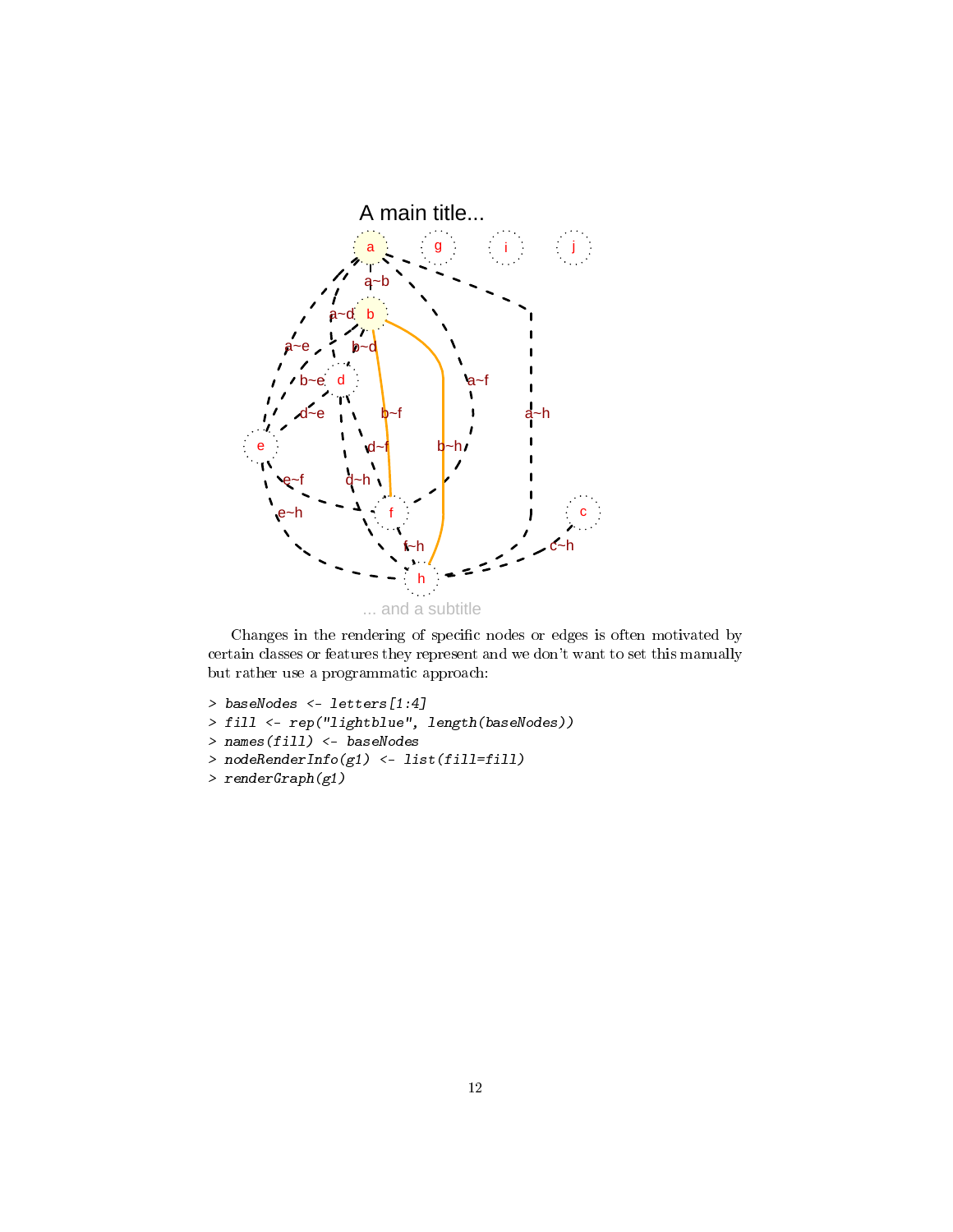

Both nodeRenderInfo and edgeRenderInfo also allow to set parameters for all edges or nodes of the graph at once. The syntax is simple: instead of a named vector one can pass a scalar for a given parameter. This value will then be assigned to all available nodes or edges.

> nodeRenderInfo(g1) <- list(lty=1) > edgeRenderInfo(g1) <- list(lty=1, lwd=2, col="gray")  $>$  renderGraph( $g1$ )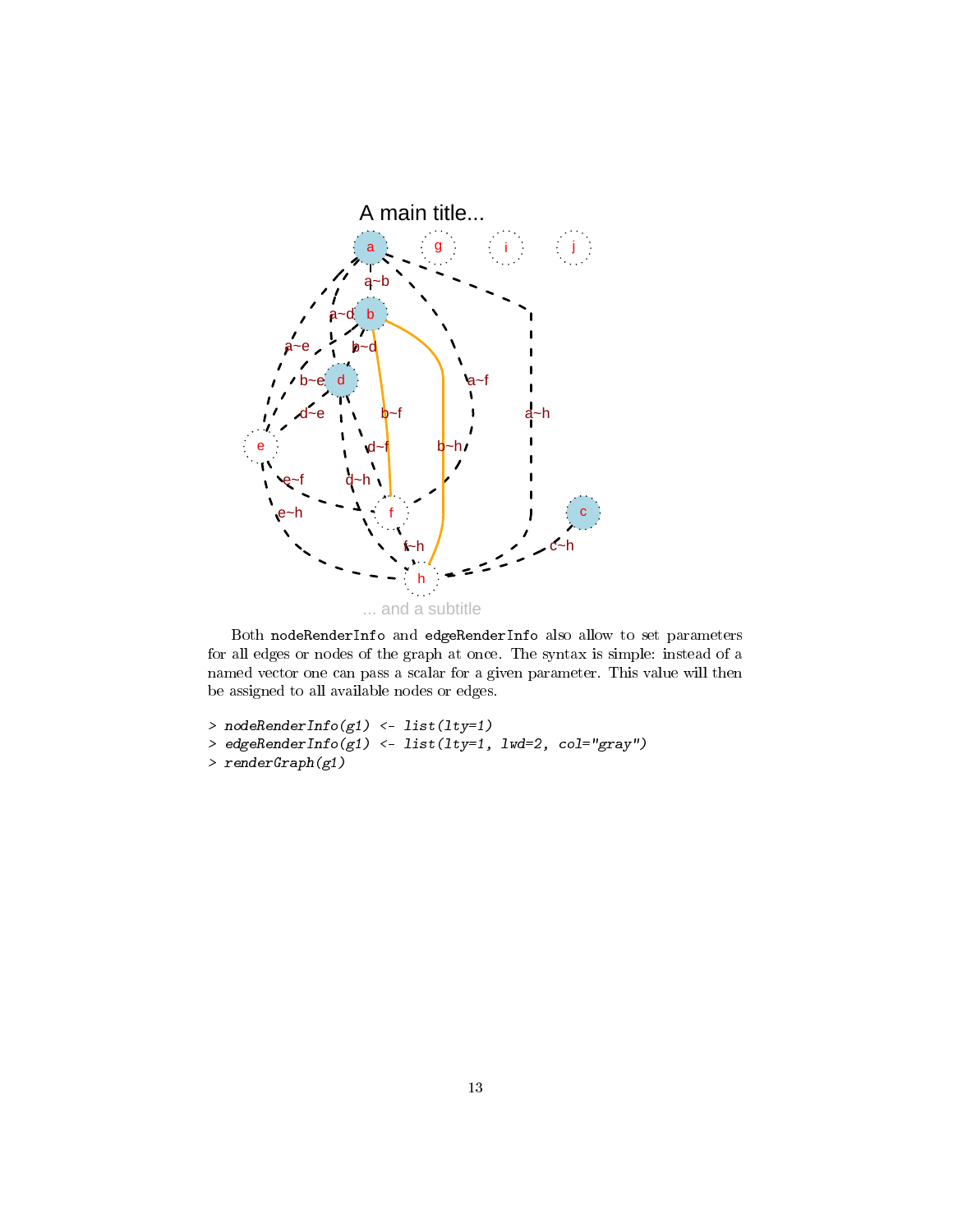

The easiest way to set an attribute back to its default (the session default if it has been set) is to pass in a NULL list item via the respective setter function.

> nodeRenderInfo(g1) <- list(fill=list(b=NULL, d=NULL))  $>$   $\emph{renderGraph(g1)}$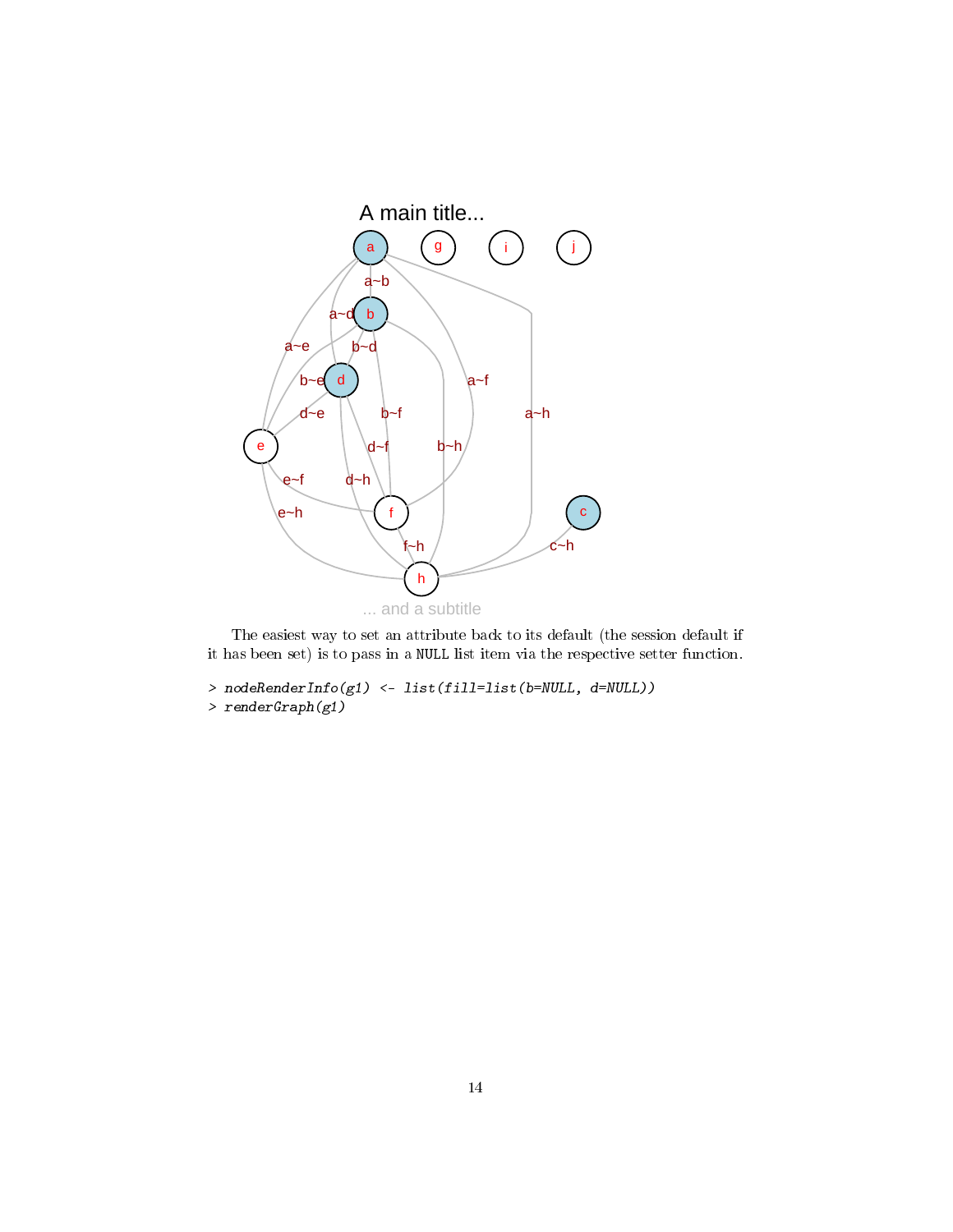

### <span id="page-14-0"></span>5 Graphical parameters that affect the layout

As mentioned before, some graphical parameters are somewhat on the border between graph layout and graph rendering. The shape of the node for example does not drastically affect it's location, however the layout of the edges pointing to and from this node might slightly change. Since manipulating these attributes is a frequent operation in graph plotting, we decided to make them available through the rendering interface.

#### <span id="page-14-1"></span>5.1 Node shapes

Node shapes can be set using the shape parameter. Currently, the rendering function supports the following shape types:

- $\bullet$  circle this is the default value. Circular nodes are not affected by changes in width or height, the algorithm will always use a quadratic bounding box
- $\bullet$  ellipse this shape allows for differences in width and height. Elliptical nodes often fit node labels better without wasting too much real estate.
- box, rectangle A rectangular node.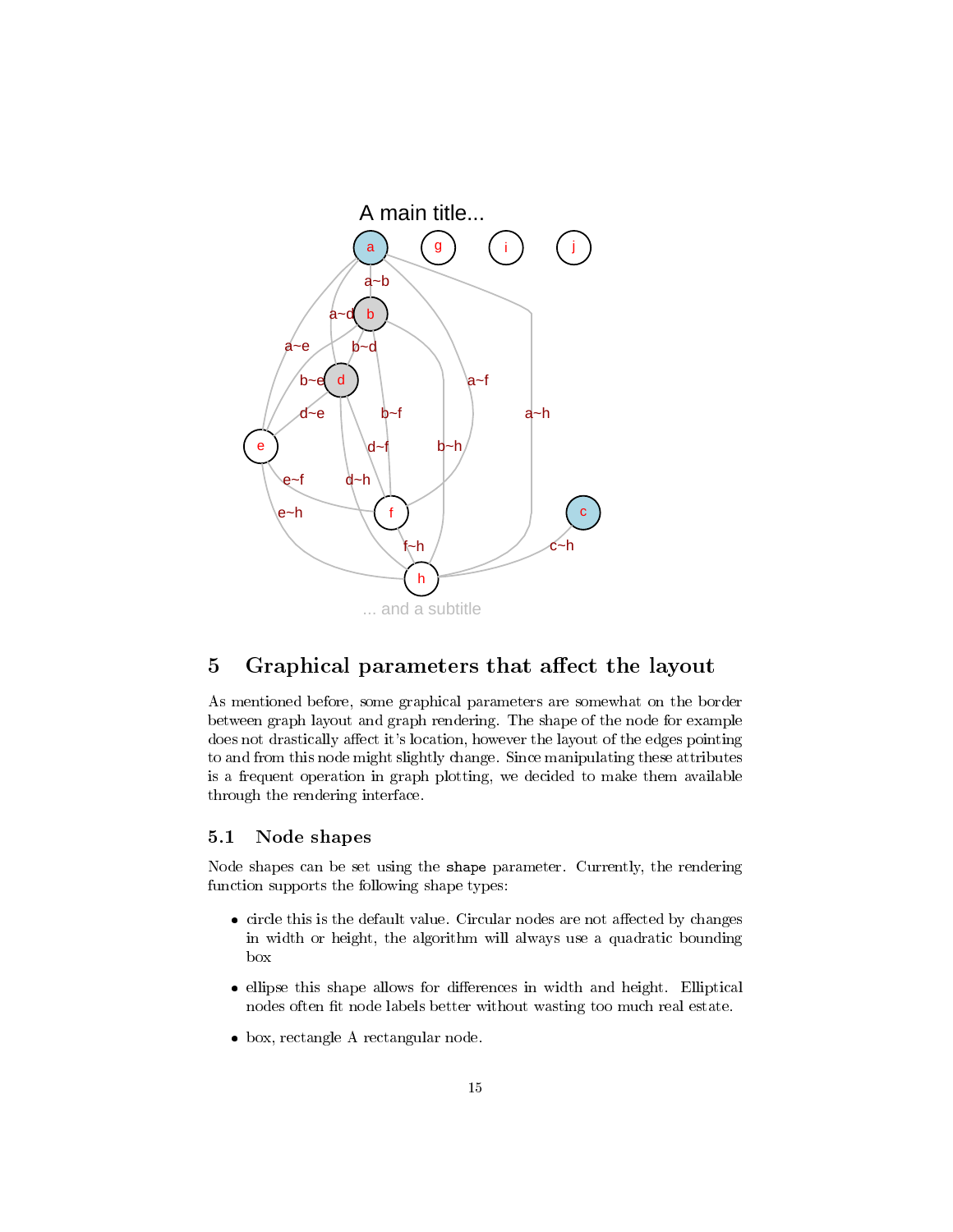- triangle this is currently only partly supported due to restrictions in the Graphviz interface. Edges locations might not be optimal when triangular nodes are used.
- plaintext no node shape at all, only the node labels are plotted.

Lets change all nodes shapes to ellipses first and then try out some of the remaining shapes on single nodes. Because of their impact on the overall layout, we have to run layoutGraph again in order for these modifications to work.

```
> nodeRenderInfo(g1) <- list(shape="ellipse")
> nodeRenderInfo(g1) <- list(shape=c(g="box", i="triangle",
                                     j="circle", c="plaintext"))
> g1 <- layoutGraph(g1)
> renderGraph(g1)
```


To provide even more flexibility, the values of the shape attributes can also be

user-defined functions. renderGraph will call these functions internally, passing on a number of parameters. The most important parameter is a two-by-two matrix giving the bounding box of the respective node. This information should be used in the self-dened node plotting function to control the node location and also its size. No clipping ever occurs to this bounding box, and if the user decides to extend the node size beyond these limits, overplotting with other nodes or edges is very likely. The additional parameters that are passsed on to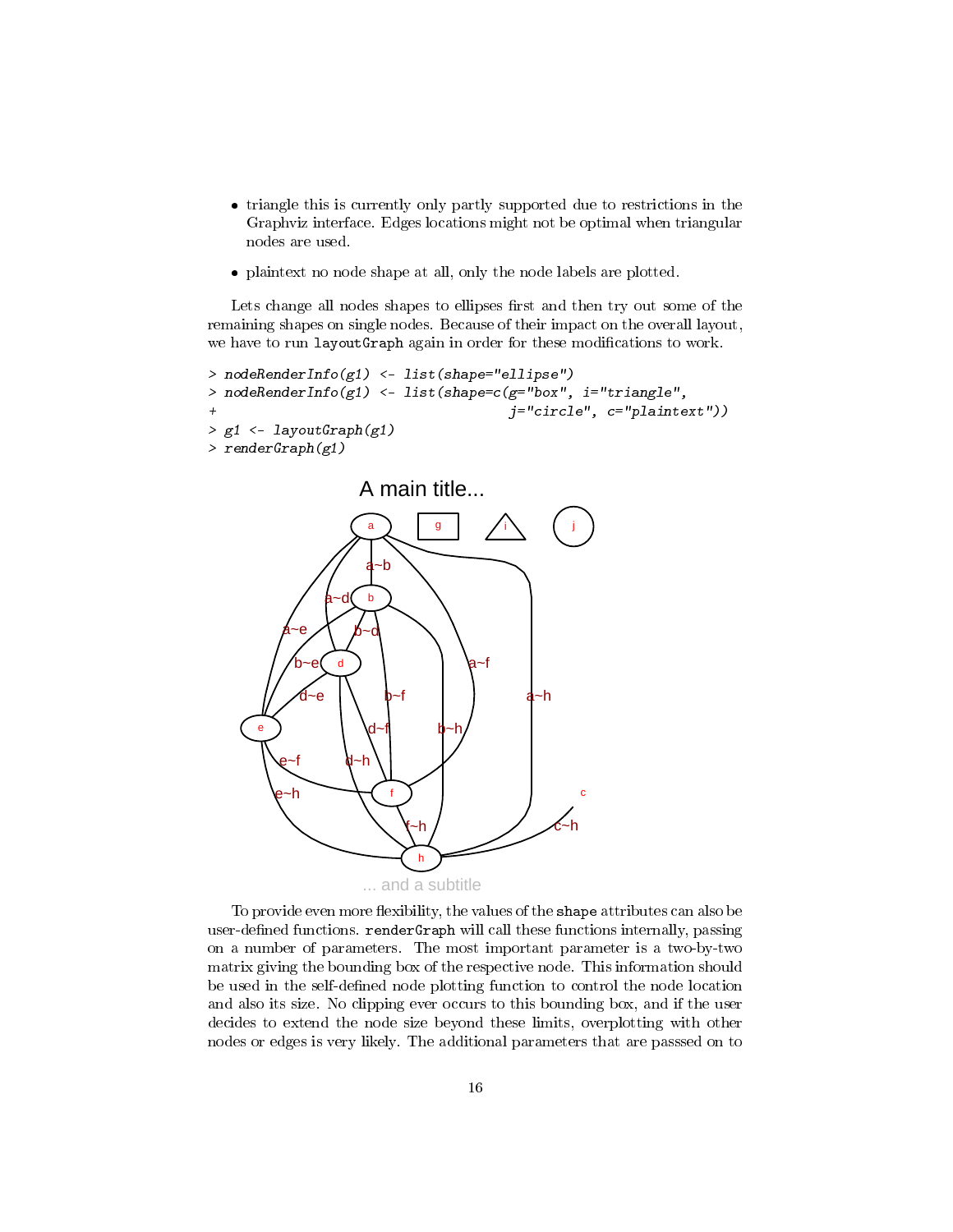the function are: labelX, labelY, fill, col, lwd, lty, textCol, style, label and fontsize. Consult the help pages of the layoutGraph and renderGraph functions for details.

As an example we will use a function that creates random thermometer plots as node glyphs in the following code chunk. Note that we make use of the ... argument to catch all of the passed parameters that we don't really need. We also remove the edge labels from the graph to tidy it up a little.

```
> edgeRenderInfo(g1) <- list(label=NULL)
> myNode <- function(x, col, fill, ...)
+ symbols(x=mean(x[,1]), y=mean(x[,2]), thermometers=cbind(.5, 1,
+ runif(1)), inches=0.5,
+ fg=col, bg=fill, add=TRUE)
> nodeRenderInfo(g1) <- list(shape=list(d=myNode, f=myNode),
                           fill=c(d="white", f="white",+ col=c(d="black", f="black"))
> g1 <- layoutGraph(g1)
> renderGraph(g1)
```
A main title...



#### <span id="page-16-0"></span>5.2 Edge arrowheads and arrowtails

Similar to the control of node shapes, renderGraph supports different types of shapes for the tips of the edges. In undirected graphs this feature is not really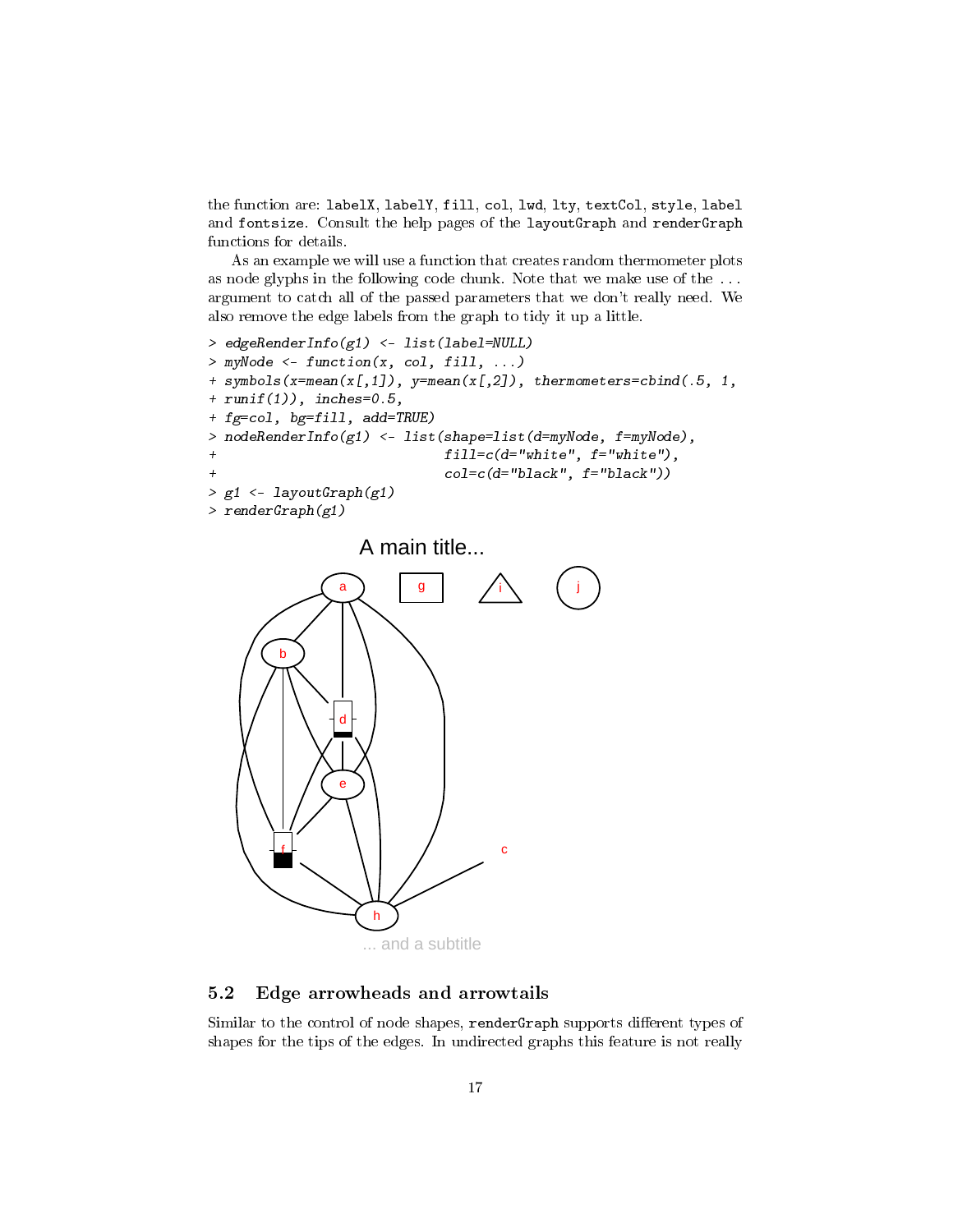supported because edges are merely connecting nodes, they don't convey any information about direction. We can change the mode of our sample graph to directed to further explore this feature.

#### > edgemode(g1) <- "directed"

The valid values for both arrowheads and arrowtails of the edges are open, normal, dot, odot, box, obox, tee, diamond, odiamond and none. The little helper function edgeNames can be used to list all available edge names.

```
> edgeRenderInfo(g1) <- list(arrowhead=c("e~h"="dot", "c~h"="odot",
+ "a^{\sim}h"="diamond", "b\tilde{b}"="box",
+ "a^{\sim}b" = "box", "f^{\sim}h" = "odiamond"+ arrowtail="tee")
> g1 <- layoutGraph(g1)
> renderGraph(g1)
```


There is also the option to pass a user-defined function as arrowhead or arrowtail parameter to gain even more control. Similar to node shapes, the function has to be able to deal with several parameters: The first parameter gives the center of the location of the arrowhead or tail. The additional parameters col, lwd and lty are color and line styles defined for the edges.

```
> myArrows <- function(x, ...)
+ {
```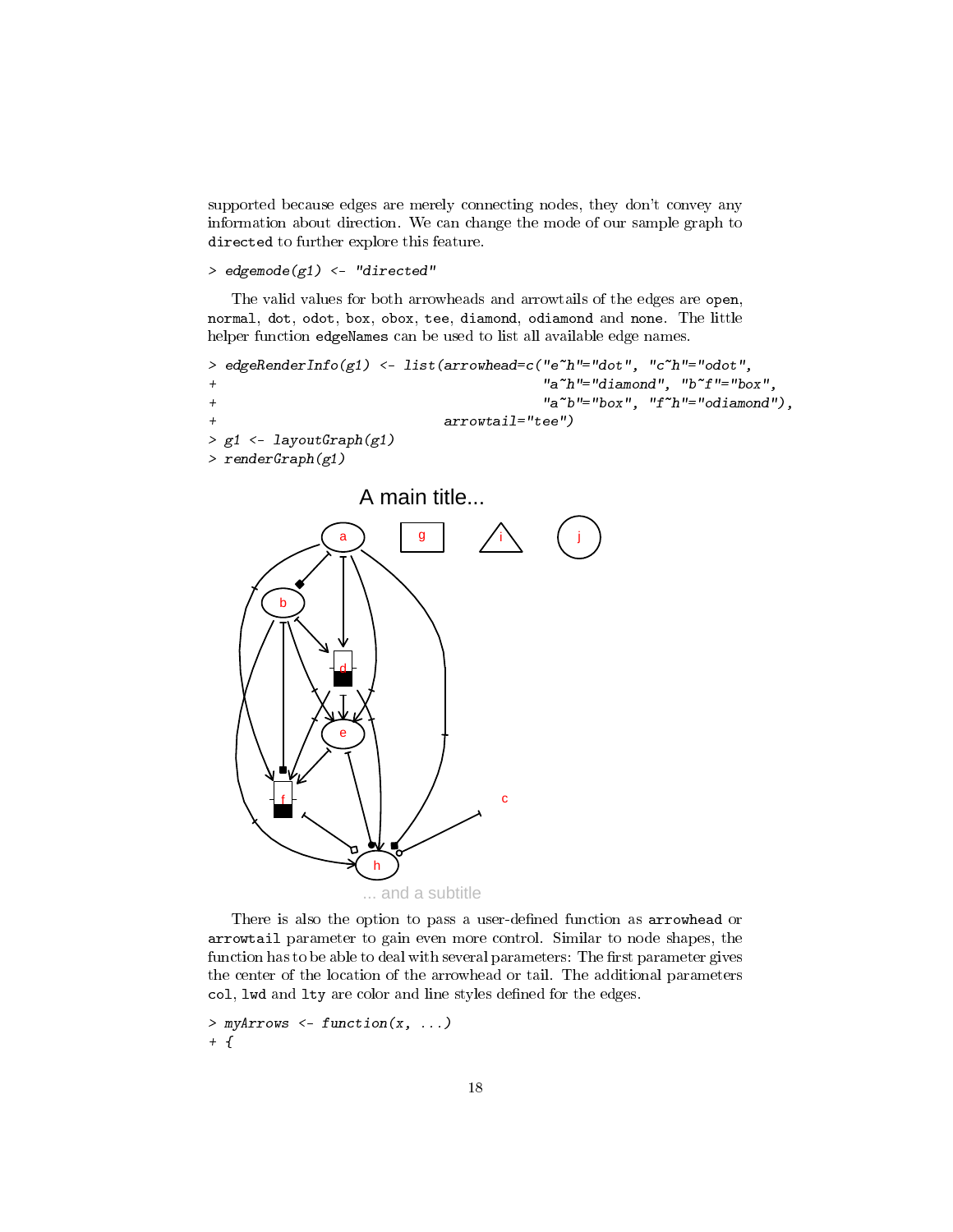```
+ for(i in 1:3)+ points(x,cex=i, ...)
+ }
> edgeRenderInfo(g1) <- list(arrowtail=c("c<sup>-</sup>h"=myArrows))
> g1 <- layoutGraph(g1)
> renderGraph(g1)
```
A main title...



#### ... and a subtitle

## <span id="page-18-0"></span>6 Sessioninfo

- R version 4.2.0 RC (2022-04-19 r82224), x86\_64-pc-linux-gnu
- Locale: LC\_CTYPE=en\_US.UTF-8, LC\_NUMERIC=C, LC\_TIME=en\_GB, LC\_COLLATE=C, LC\_MONETARY=en\_US.UTF-8, LC\_MESSAGES=en\_US.UTF-8, LC\_PAPER=en\_US.UTF-8, LC\_NAME=C, LC\_ADDRESS=C, LC\_TELEPHONE=C, LC\_MEASUREMENT=en\_US.UTF-8, LC\_IDENTIFICATION=C
- Running under: Ubuntu 20.04.4 LTS
- Matrix products: default
- BLAS: /home/biocbuild/bbs-3.15-bioc/R/lib/libRblas.so
- LAPACK: /home/biocbuild/bbs-3.15-bioc/R/lib/libRlapack.so